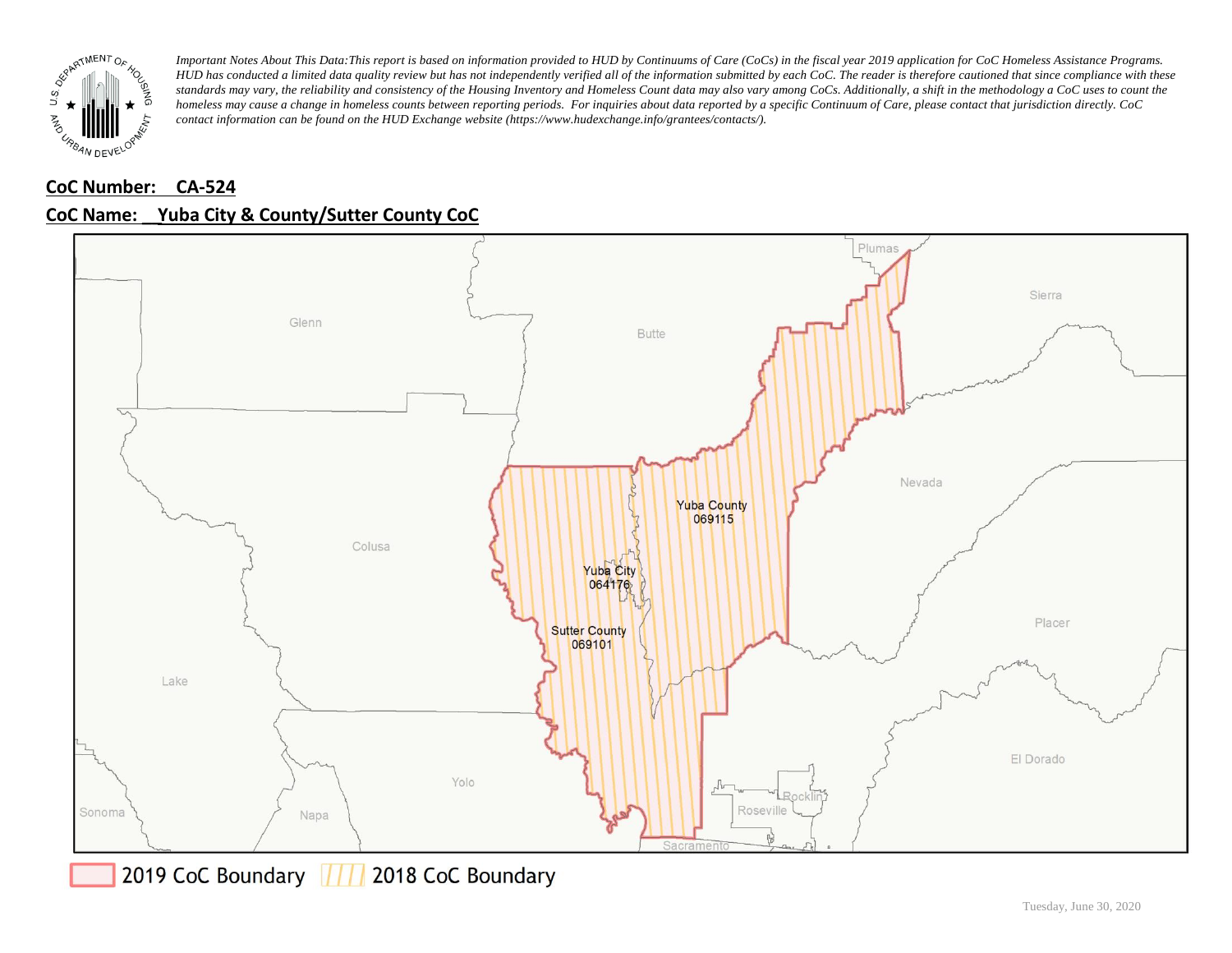

#### **CoC Number: CA-524**

### **CoC Name: \_\_ Yuba City & County/Sutter County CoC**



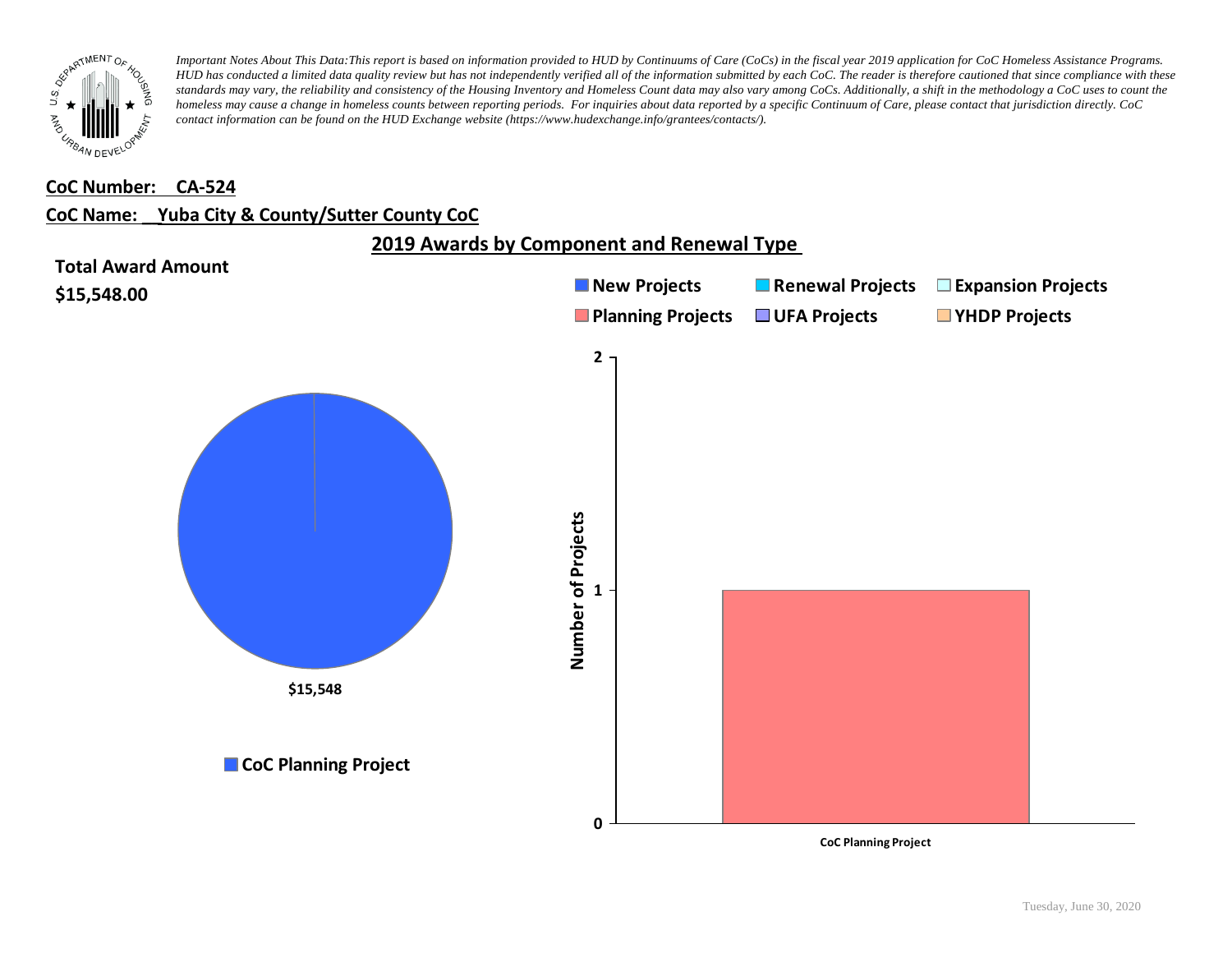

#### **CoC Number: CA-524**

### **CoC Name: \_\_ Yuba City & County/Sutter County CoC**



### **2019 Housing Inventory Summarized by Target Population and Bed Type**

<sup>1</sup> Adult & Child Beds refer to beds for households with one adult (age 18 or older) and at least one child (under the age of 18).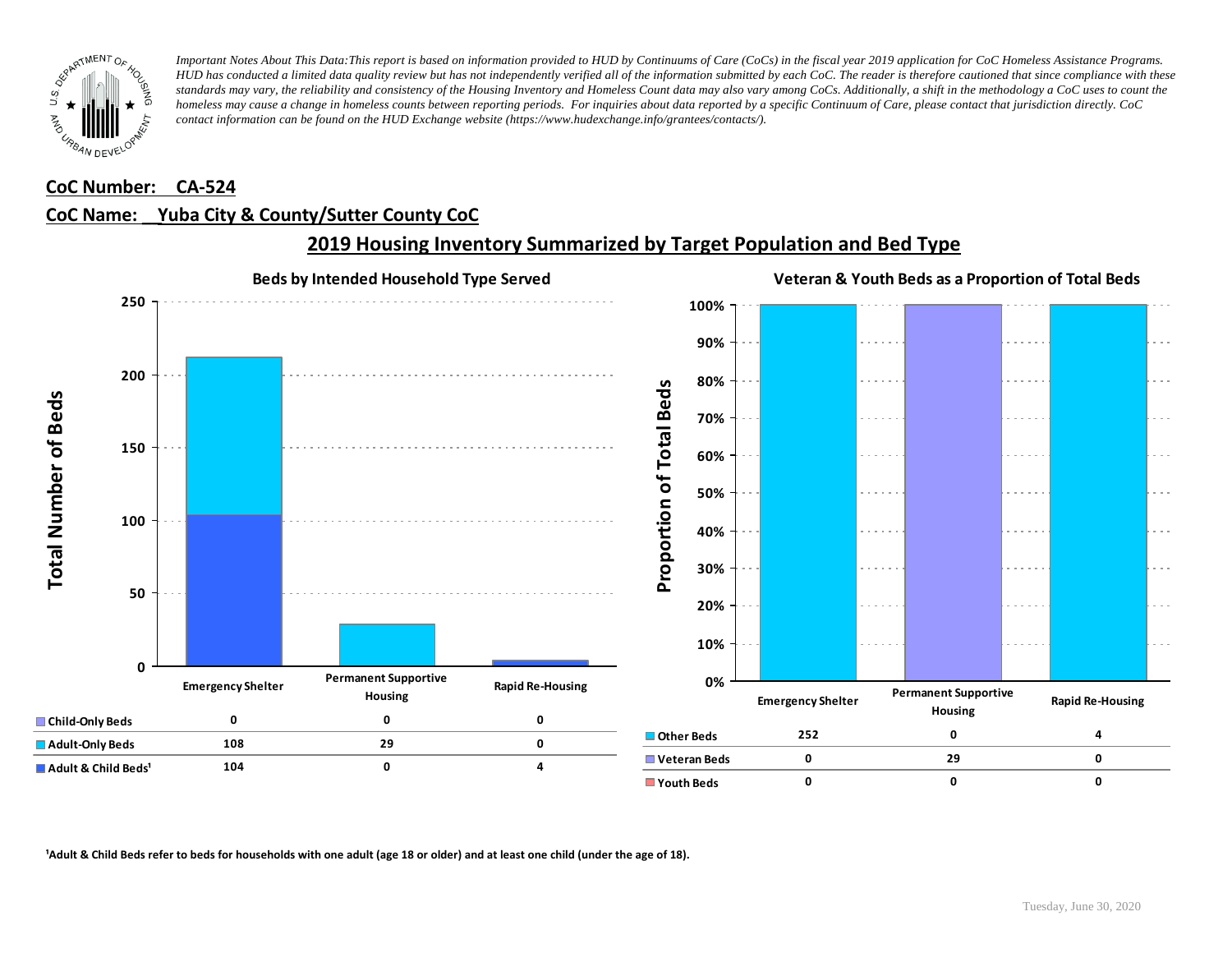

#### **CoC Number: CA-524**

### **CoC Name: \_\_ Yuba City & County/Sutter County CoC**

### **2019 Point in Time Count Summarized by Household Type**



\* Safe Haven programs are included in the Transitional Housing category.

¹This category includes single adults, adult couples with no children, and groups of adults. ²This category includes households with one adult and at least one child under age 18.

³This category includes persons under age 18, including children in one-child households, adolescent parents and their children, adolescent siblings, or other household configurations composed only of children.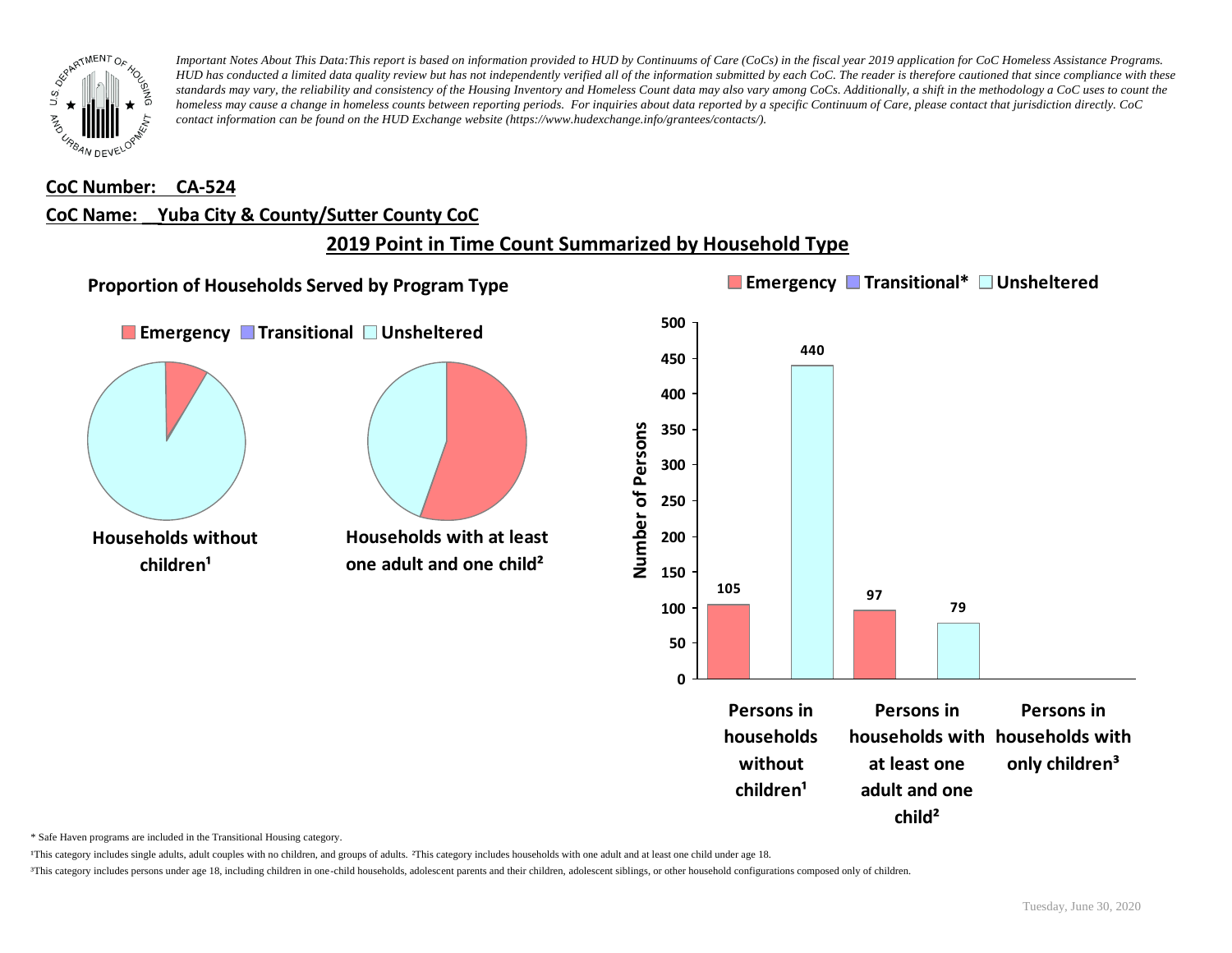

# **CoC Number: CA-524 CoC Name: \_\_ Yuba City & County/Sutter County CoC**

# **2019 Point-In-Time Count Proportion of Persons in each Age Group by Household Type**



\* Safe Haven programs are included in the Transitional Housing category.

¹This category includes single adults, adult couples with no children, and groups of adults. ²This category includes households with one adult and at least one child under age 18.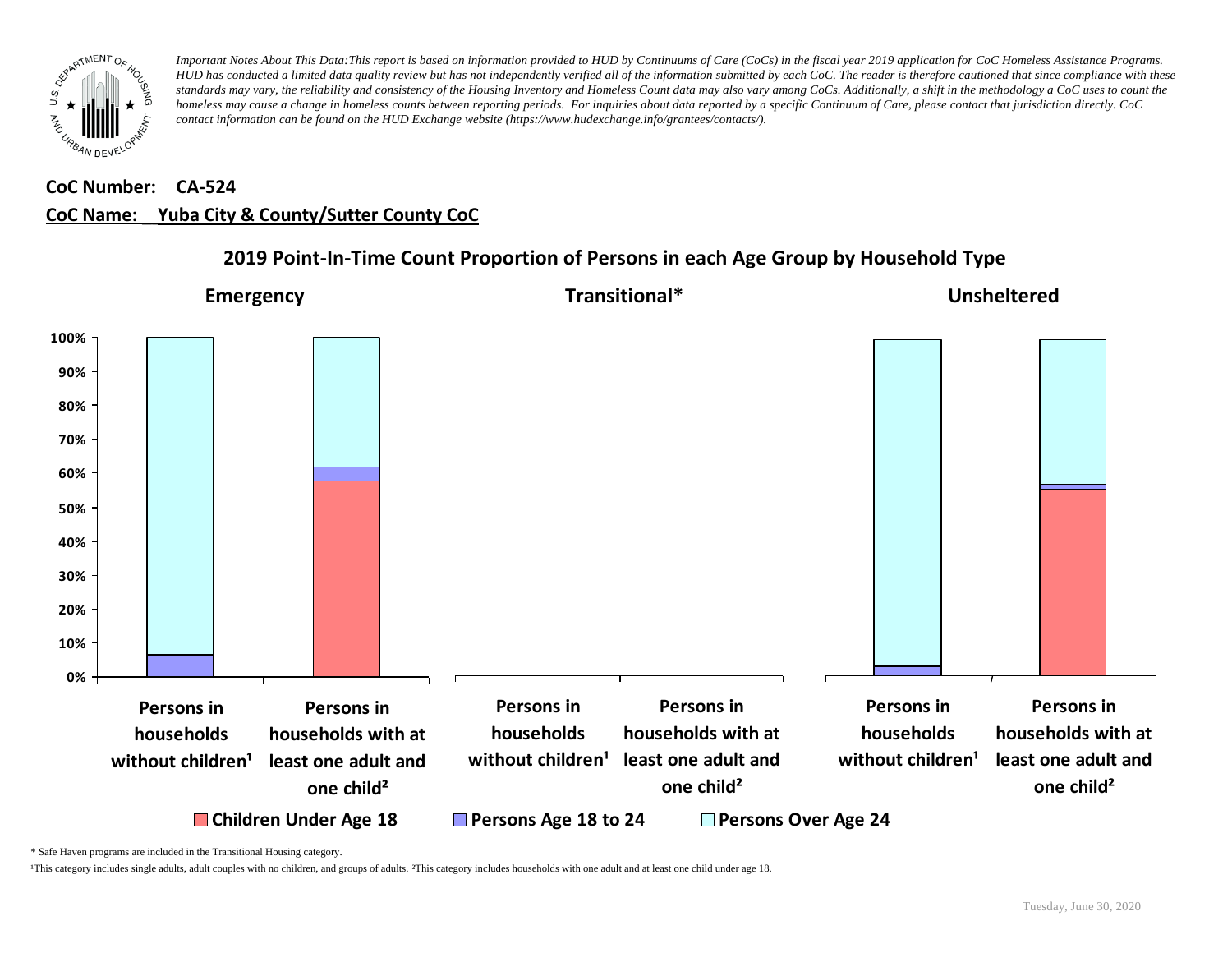

#### **CoC Number: CA-524**

### **CoC Name: \_\_ Yuba City & County/Sutter County CoC**



**2019 Point in Time Count Summarized by Chronically Homeless by Household Type**

\* Safe Haven programs are included in the Transitional Housing category.

¹This category includes single adults, adult couples with no children, and groups of adults. ²This category includes households with one adult and at least one child under age 18.

³This category includes persons under age 18, including children in one -child households, adolescent parents and their children, adolescent siblings, or other household configurations composed only of children.